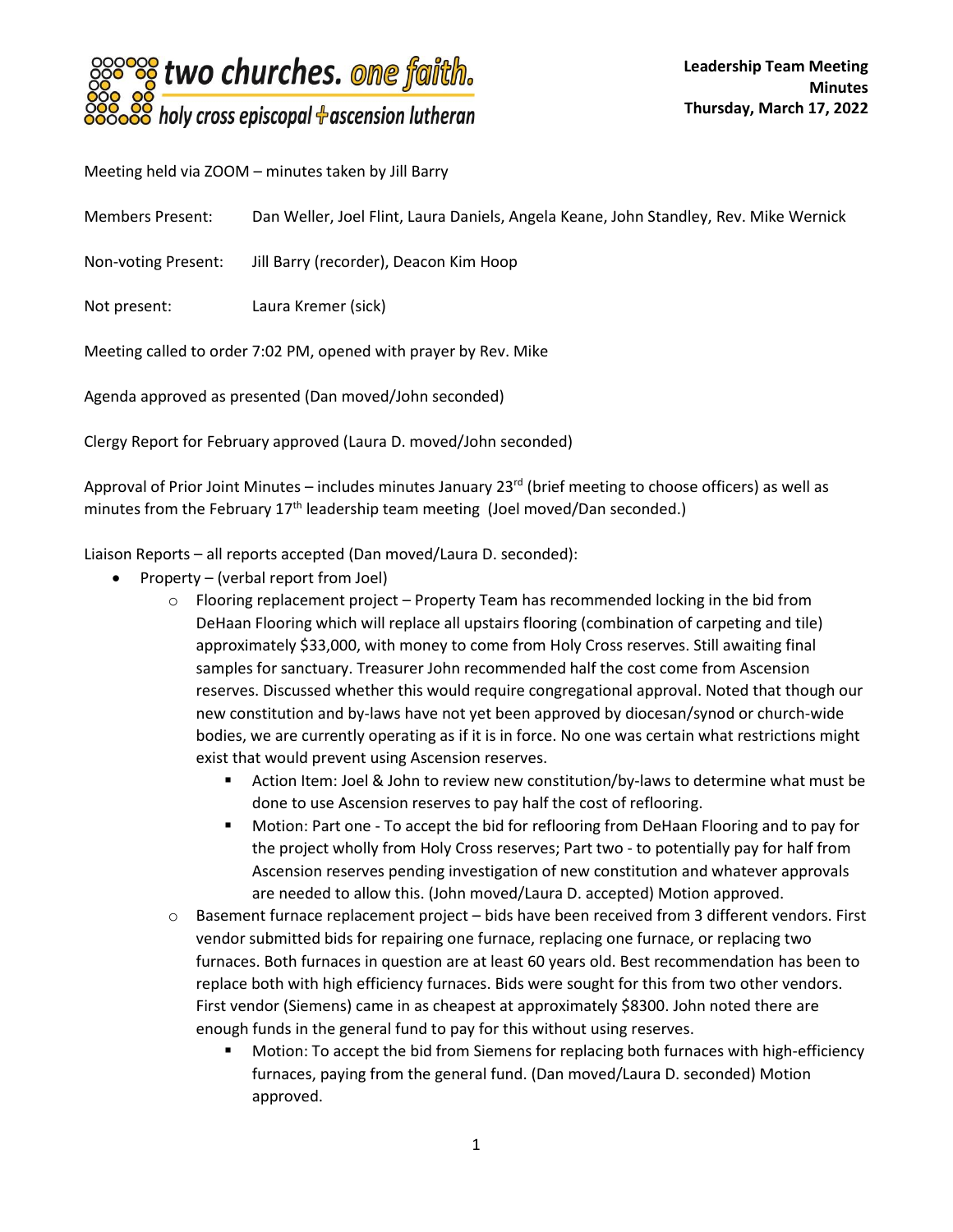

- $\circ$  Basement flooding / Sump pump issues: John believes the issue with recent flooding stemmed from the sump pump out front not always kicking on when it should. There have been issues in the past with the controller for this. John recommends investigating a dual-pump system and possibly a new controller to replace that front pump (which has been repaired before). He will also investigate a possible replacement for the back outside stairwell pump which freezes each winter.
- o Garbage pickup see Treasurer's report
- Community Ministry (written report from Kim/Laura K.)
	- $\circ$  Kim added that after CM team's meeting this week, the team had voted to send \$500 from Community Ministry reserves to be split between Lutheran Disaster Response and Episcopal Relief & Development for help with these agencies' response to the crisis in Ukraine. Expressed thanks to John for having already sent those payments out.
	- $\circ$  Team determined special Easter offerings would be split between the same relief agencies.
- Christian Education no report
- Hospitality (verbal report from Angela) discussed Easter breakfast, will take place at 8 AM. Polly S. to assist with setup the day before though she will be unable to attend. Jill offered to provide egg casserole.
- Worship & Music (written report from Rev. Mike) explained that we typically change liturgical sources seasonally and try to incorporate a mix of Episcopal & Lutheran sources.
- Correspondence (verbal report from John) more thank you notes for monetary support.

Treasurer's Report – (written report from John) accepted (Laura D. moved/Joel seconded)

- Still working with Chase to get Jill (office assistant) a debit card for the purchase of office/cleaning supplies.
- In the process of opening Vanguard investment accounts for Ascensions investment funds.
- Waste Management / Arrow Waste a request had been made for us to have recycling pickup in addition to trash pickup. On investigation, John determined that our current vendor Waste Mgt. could not provide us with small enough containers, while Arrow Waste could provide both trash & recycling containers in typical residential sizes (which are more appropriate for our current usage) for less than half the cost of Waste Mgt. John contacted Waste Mgt. to cancel their service and was told we had to provide a 90-day notice and that there would be a \$300 fee to remove the dumpster. John will contact Waste Mgt. again to determine if they would be willing to waive some portion of this as we've had that service for over 10 years.

## Old Business:

• Ascension Hall signage – Joel still working on it. Will possibly be ready by Ascension.

## New Business:

- Technology
	- $\circ$  Suggestion that we get an "inexpensive" laptop for the church that can be used for setting up hybrid zoom/in-person meetings in Ascension Hall, mirroring via HDMI cable to the existing TV screen. This would alleviate the need to rely on Mike to bring his laptop to the church for such